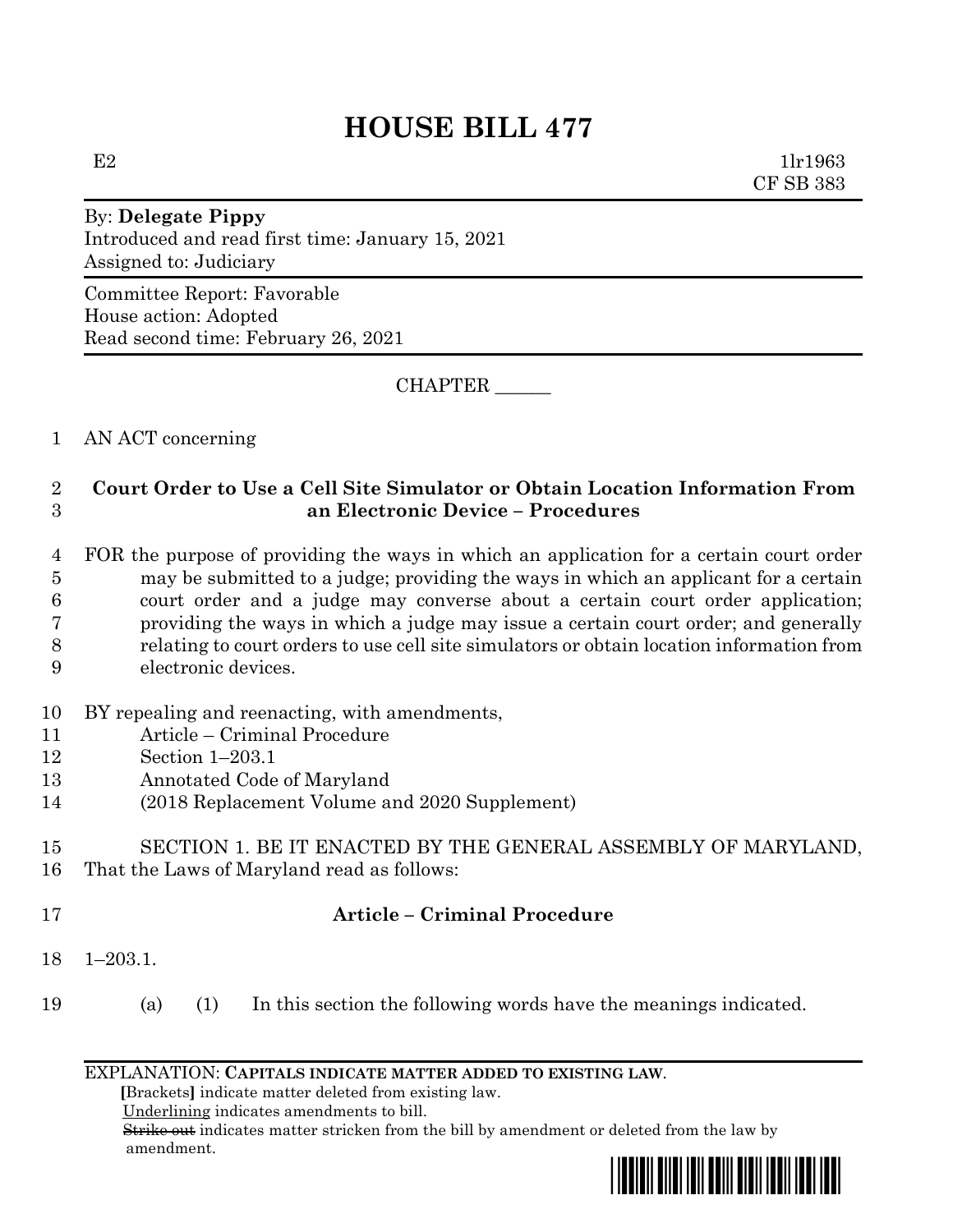(2) "Cell site simulator" means a device that mimics a cell tower and captures identifying information of electronic devices in the range of the device. (3) "Court" means the District Court or a circuit court having jurisdiction over the crime being investigated, regardless of the location of the electronic device from which location information is sought. (4) (i) "Electronic device" means a device that enables access to or use of an electronic communication service, as defined in § 10–401 of the Courts Article, a remote computing service, as defined in § 10–4A–01(c) of the Courts Article, or a geographic location information service. (ii) "Electronic device" does not include: 11 1. an automatic identification system installed on a vessel in accordance with Title 33, Part 164.46 of the Code of Federal Regulations; or 2. a vessel monitoring system (VMS) or a VMS unit installed on board a vessel for vessel monitoring in accordance with Title 50, Part 648 of the Code of Federal Regulations. (5) "Exigent circumstances" means an emergency or other judicially recognized exception to constitutional warrant requirements. (6) "Location information" means real–time or present information concerning the geographic location of an electronic device that is generated by or derived from the operation of that device. (7) "Location information service" means a global positioning service or other mapping, locational, or directional information service. (8) "Owner" means a person or an entity having the legal title, claim, or right to an electronic device. (9) "Service provider" means the provider of an electronic communication service, a remote computing service, or any location information service. (10) "User" means a person that uses or possesses an electronic device. (b) (1) A court may issue an order authorizing or directing a law enforcement officer to use a cell site simulator or obtain location information from an electronic device after determining from an application described in paragraph (2) of this subsection that there is probable cause to believe that: (i) a misdemeanor or felony has been, is being, or will be committed

by the owner or user of the electronic device or by the individual about whom location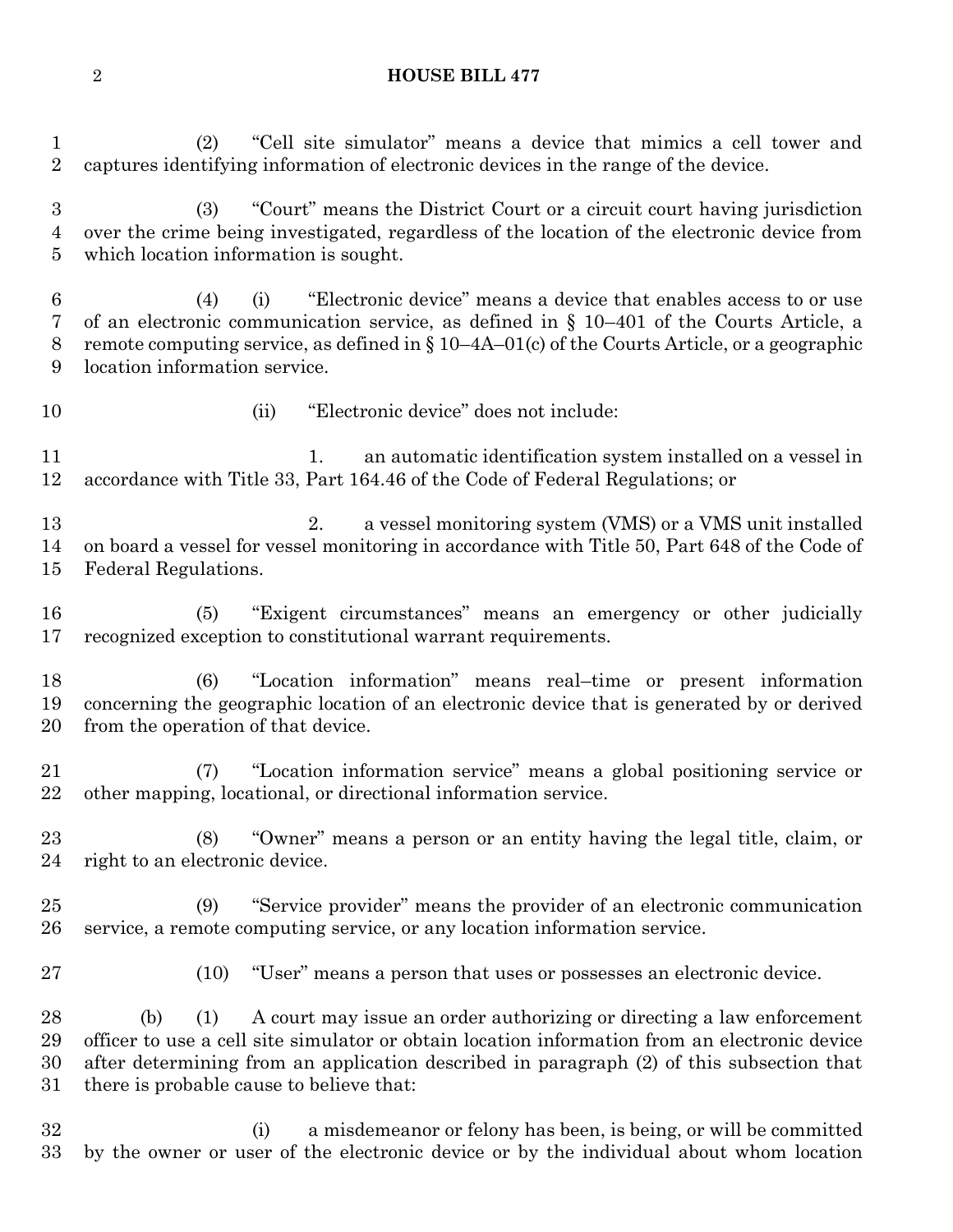## **HOUSE BILL 477** 3

| 1                              | information is being sought; and                                                                                                                         |  |  |  |
|--------------------------------|----------------------------------------------------------------------------------------------------------------------------------------------------------|--|--|--|
| $\sqrt{2}$<br>$\boldsymbol{3}$ | the information sought by the cell site simulator or the location<br>(ii)<br>information being sought:                                                   |  |  |  |
| $\overline{4}$<br>$\bf 5$      | is evidence of, or will lead to evidence of, the misdemean or<br>1.<br>or felony being investigated; or                                                  |  |  |  |
| $\,6\,$<br>7                   | will lead to the apprehension of an individual for whom an<br>2.<br>arrest warrant has been previously issued.                                           |  |  |  |
| 8                              | (2)<br>An application for an order under this section shall be:                                                                                          |  |  |  |
| 9                              | in writing;<br>(i)                                                                                                                                       |  |  |  |
| 10                             | signed and sworn to by the applicant; and<br>(ii)                                                                                                        |  |  |  |
| 11                             | (iii)<br>accompanied by an affidavit that:                                                                                                               |  |  |  |
| 12<br>13                       | sets forth the basis for probable cause as described in<br>1.<br>paragraph (1) of this subsection; and                                                   |  |  |  |
| 14<br>15                       | 2.<br>contains facts within the personal knowledge of the<br>affiant.                                                                                    |  |  |  |
| 16<br>17                       | (3)<br>AN APPLICATION FOR A COURT ORDER UNDER THIS SECTION MAY<br>BE SUBMITTED TO A JUDGE:                                                               |  |  |  |
| 18<br>19                       | (I)<br>BY IN-PERSON DELIVERY OF THE APPLICATION, THE<br>AFFIDAVIT, AND A PROPOSED COURT ORDER;                                                           |  |  |  |
| 20<br>21<br>22                 | (II)<br>BY SECURE FAX, IF A COMPLETE AND PRINTABLE IMAGE OF<br>THE APPLICATION, THE AFFIDAVIT, AND A PROPOSED COURT ORDER ARE<br><b>SUBMITTED; OR</b>    |  |  |  |
| 23<br>24<br>25                 | (III)<br>BY SECURE ELECTRONIC MAIL, IF A COMPLETE AND<br>PRINTABLE IMAGE OF THE APPLICATION, THE AFFIDAVIT, AND A PROPOSED COURT<br>ORDER ARE SUBMITTED. |  |  |  |
| 26<br>27                       | (4)<br>THE APPLICANT AND THE JUDGE MAY CONVERSE ABOUT THE<br><b>COURT ORDER APPLICATION:</b>                                                             |  |  |  |
| 28                             | (I)<br>IN PERSON;                                                                                                                                        |  |  |  |
| 29                             | (II)<br>VIA TELEPHONE; OR                                                                                                                                |  |  |  |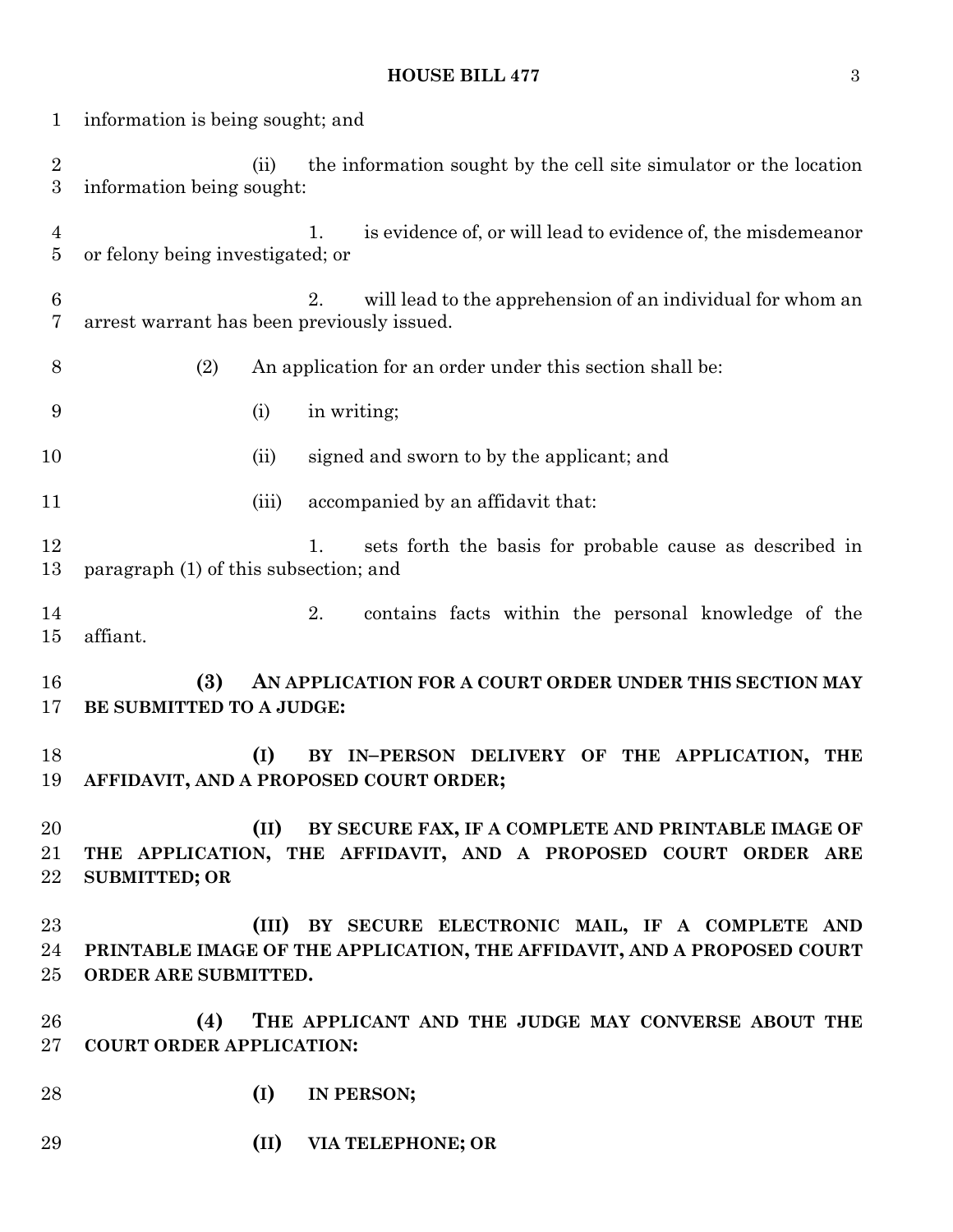**HOUSE BILL 477 (III) VIA VIDEO. (5) THE JUDGE MAY ISSUE THE COURT ORDER: (I) BY SIGNING THE COURT ORDER, INDICATING THE DATE AND TIME OF ISSUANCE ON THE COURT ORDER, AND PHYSICALLY DELIVERING THE SIGNED AND DATED COURT ORDER, THE APPLICATION, AND THE AFFIDAVIT TO THE APPLICANT; (II) BY SIGNING THE COURT ORDER, WRITING THE DATE AND TIME OF ISSUANCE ON THE COURT ORDER, AND SENDING COMPLETE AND PRINTABLE IMAGES OF THE SIGNED AND DATED COURT ORDER, THE APPLICATION, AND THE AFFIDAVIT TO THE APPLICANT BY SECURE FAX; OR (III) BY SIGNING THE COURT ORDER, EITHER ELECTRONICALLY OR IN WRITING, INDICATING THE DATE AND TIME OF ISSUANCE ON THE COURT ORDER, AND SENDING COMPLETE AND PRINTABLE IMAGES OF THE SIGNED AND DATED COURT ORDER, THE APPLICATION, AND THE AFFIDAVIT TO THE APPLICANT BY SECURE ELECTRONIC MAIL. [**(3)**] (6)** An order to obtain location information issued under this section shall: 18 (i) name or describe with reasonable particularity: 19 1. the type of electronic device associated with the location information being sought; 2. the user of the electronic device, if known, or the identifying number of the electronic device about which location information is sought; 23 3. the owner, if known and if the owner is a person or an entity other than the user, of the electronic device; 25 25 4. the grounds for obtaining the location information; and 26 5. the name of the applicant on whose application the order was issued;

 (ii) authorize the executing law enforcement officer to obtain the location information without giving notice to the owner or user of the electronic device or to the individual about whom the location information is being sought for the duration of the order;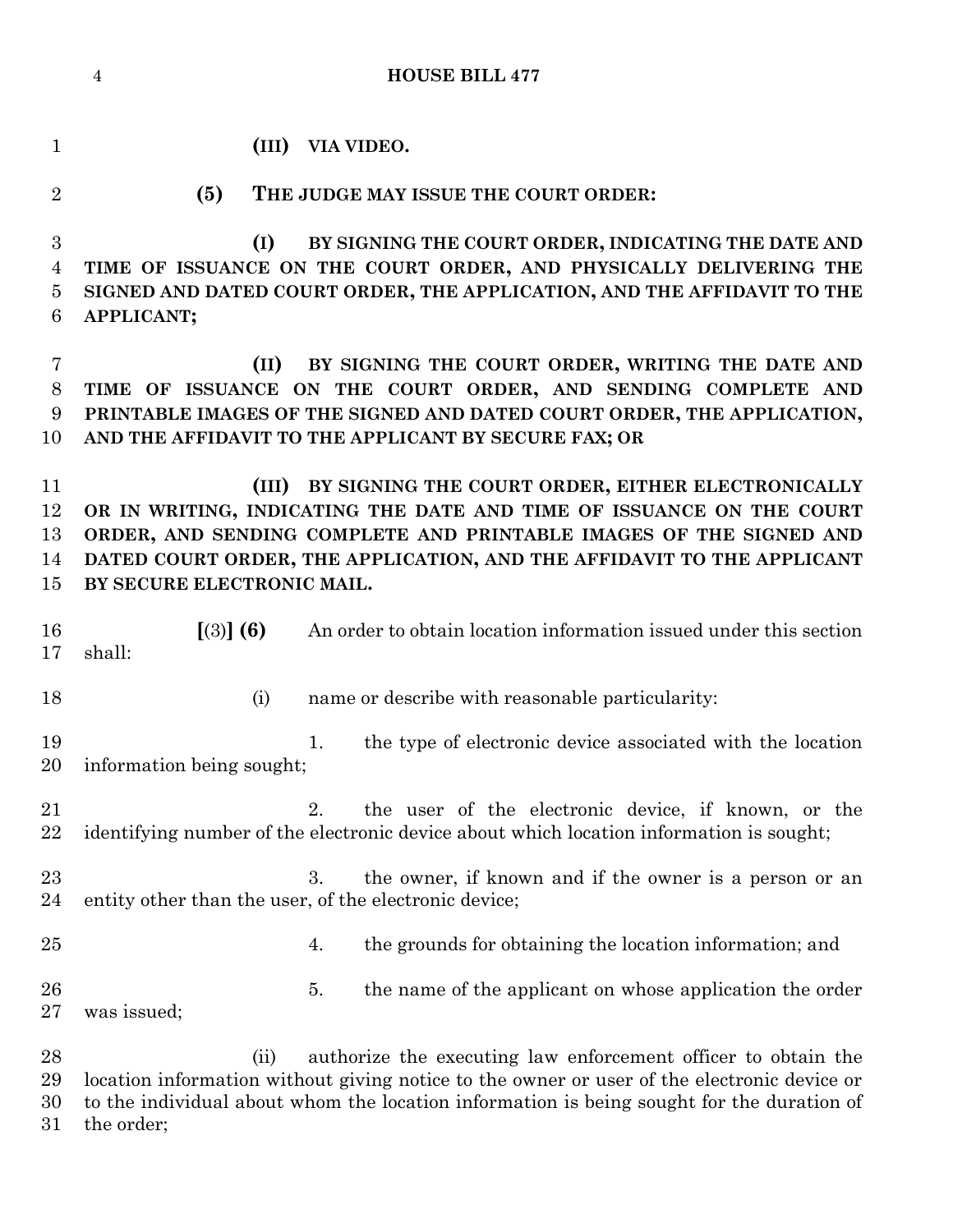## **HOUSE BILL 477** 5

| $\mathbf{1}$<br>$\overline{2}$        | specify the period of time for which location information is<br>(iii)<br>authorized to be obtained; and                                                                                                                                                   |    |                                                                                                                                                        |  |  |
|---------------------------------------|-----------------------------------------------------------------------------------------------------------------------------------------------------------------------------------------------------------------------------------------------------------|----|--------------------------------------------------------------------------------------------------------------------------------------------------------|--|--|
| $\boldsymbol{3}$                      | (iv)                                                                                                                                                                                                                                                      |    | if applicable, order the service provider to:                                                                                                          |  |  |
| $\overline{4}$<br>$\overline{5}$<br>6 | and                                                                                                                                                                                                                                                       | 1. | disclose to the executing law enforcement officer the<br>location information associated with the electronic device for the period of time authorized; |  |  |
| 7<br>$8\,$<br>9                       | 2.<br>refrain from notifying the user, owner, or any other person<br>of the disclosure of location information for as long as the notice under subsection (d) of this<br>section is delayed.                                                              |    |                                                                                                                                                        |  |  |
| 10<br>11                              | [(4)] (7)<br>section shall:                                                                                                                                                                                                                               |    | An order authorizing use of a cell site simulator issued under this                                                                                    |  |  |
| 12                                    | (i)                                                                                                                                                                                                                                                       |    | name or describe with reasonable particularity:                                                                                                        |  |  |
| 13<br>14                              | cell site simulator;                                                                                                                                                                                                                                      | 1. | the type of electronic device associated with the use of the                                                                                           |  |  |
| 15<br>16                              | the user of the electronic device, if known, or the<br>2.<br>identifying number of the electronic device;                                                                                                                                                 |    |                                                                                                                                                        |  |  |
| 17<br>18                              | 3.<br>the owner of the electronic device, if known, and whether<br>the owner is a person or an entity other than the user;                                                                                                                                |    |                                                                                                                                                        |  |  |
| 19                                    |                                                                                                                                                                                                                                                           | 4. | the grounds for using the cell site simulator; and                                                                                                     |  |  |
| 20<br>21                              | was issued;                                                                                                                                                                                                                                               | 5. | the name of the applicant on whose application the order                                                                                               |  |  |
| 22<br>23<br>24                        | authorize the executing law enforcement officer to use a cell site<br>(ii)<br>simulator without giving notice to the owner or user of the electronic device or to the<br>individual about whom information is being sought for the duration of the order; |    |                                                                                                                                                        |  |  |
| 25<br>26                              | (iii)<br>authorized;                                                                                                                                                                                                                                      |    | specify the period of time for which use of a cell site simulator is                                                                                   |  |  |
| 27<br>28                              | require that any third-party or nontarget data be permanently<br>(iv)<br>destroyed on the expiration of the order;                                                                                                                                        |    |                                                                                                                                                        |  |  |
| 29                                    | (v)                                                                                                                                                                                                                                                       |    | require that no content data be obtained;                                                                                                              |  |  |
| 30<br>31                              | (vi)<br>data without further court order; and                                                                                                                                                                                                             |    | restrict the investigative use of any third-party or nontarget                                                                                         |  |  |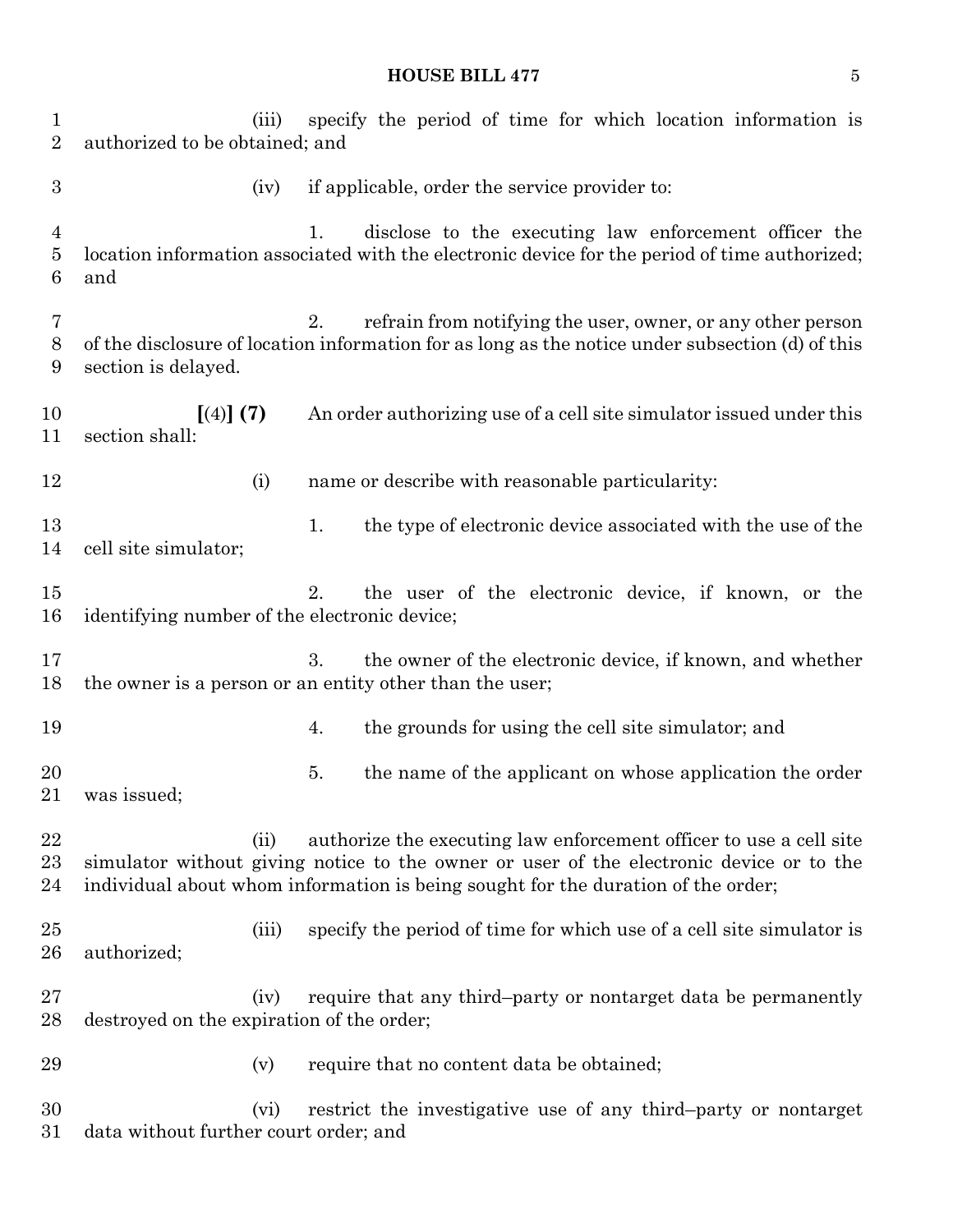- (vii) require that a copy of the application and order be provided in discovery. (c) (1) (i) The period of time during which a cell site simulator may be used or location information may be obtained under the authority of an order under subsection
- (b) of this section may not exceed 30 days unless extended as provided in paragraph (3) of this subsection.
- (ii) Cell site simulator use shall begin or location information shall begin to be obtained by the executing law enforcement officer within 10 calendar days after the order is issued or, if applicable, the order shall be delivered to the service provider within 10 calendar days after the order is issued.
- (2) If none of the events described in paragraph (1)(ii) of this subsection occurs within 10 calendar days of the issuance of the order, the order is void.
- (3) (i) The authority to use a cell site simulator or obtain location information under the order may be extended beyond 30 calendar days on a finding of continuing probable cause.
- (ii) An extension under this paragraph may not exceed an additional 30 calendar days, unless the court finds continuing probable cause and determines that good cause exists for a longer extension.
- (d) (1) Notice of the court's order shall be delivered to the user and, if known and if the owner is a person or an entity other than the user, the subscriber of the electronic device at issue.
- (2) The notice shall:
- 

- 23 (i) state the general nature of the law enforcement inquiry; and
- 24 (ii) inform the user or owner:

 1. if applicable, that a cell site simulator was used or that location information maintained by the service provider was supplied to a law enforcement officer;

- 28 28 2. if applicable, of the identifying number associated with the electronic device;
- 3. of the dates during which the cell site simulator was used or for which the location information was supplied;
- 4. whether notification was delayed; and
- 5. which court authorized the order.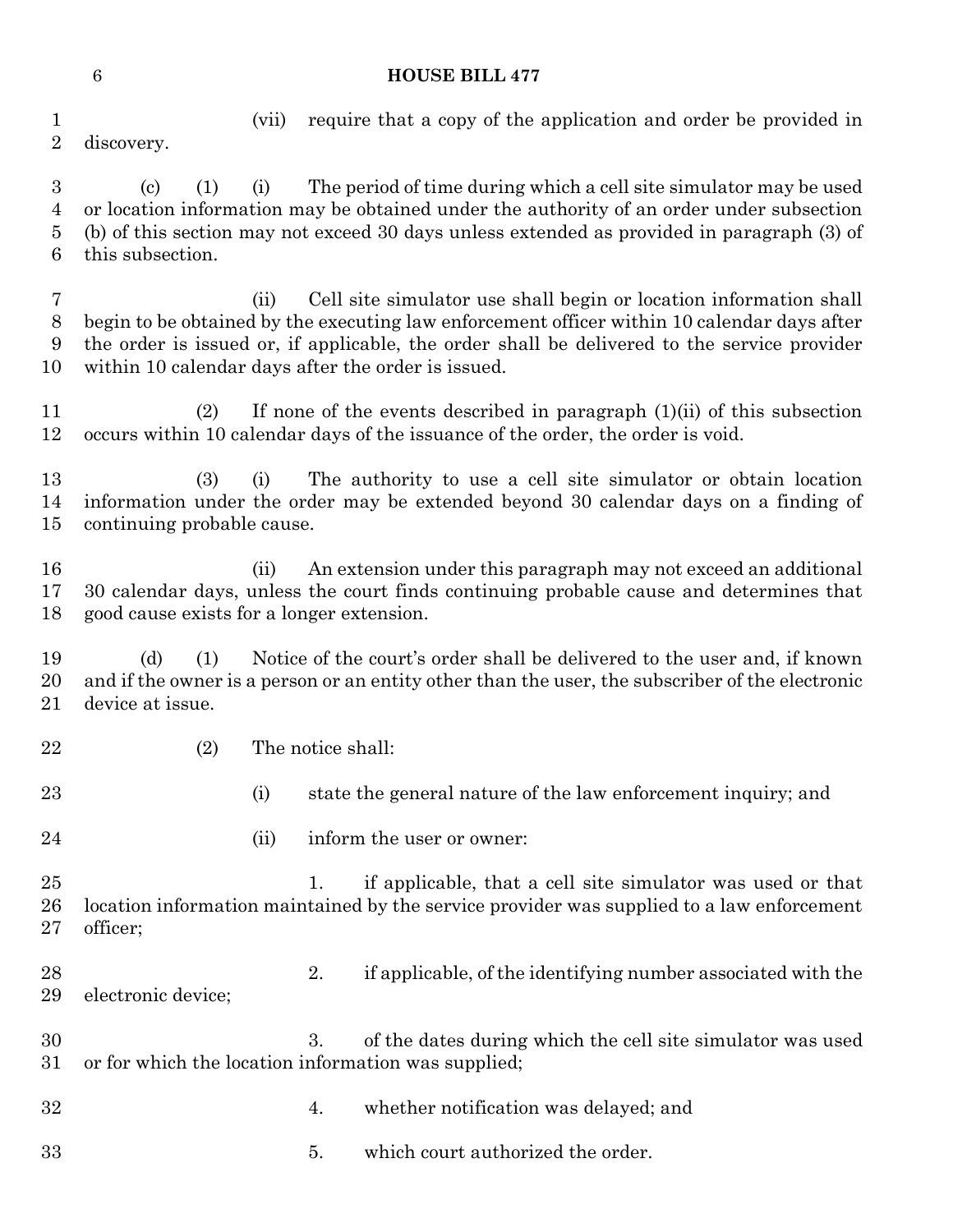## **HOUSE BILL 477** 7

 (3) Subject to paragraph (4) of this subsection, notice must be delivered within 10 calendar days after the expiration of the order. (4) Notwithstanding any provision of the Maryland Rules or this subtitle, the court, on a finding of good cause, may order that the application, affidavit, and order be sealed and that the notification required under this section be delayed for a period of 30 calendar days. (5) A finding of good cause under paragraph (4) of this subsection may be established by evidence that: (i) the criminal investigation to which the affidavit is related is of a continuing nature and likely to yield further information that could be of use in prosecuting alleged criminal activities; and (ii) the failure to maintain the confidentiality of the investigation would: 14 1. jeopardize the use of information already obtained in the investigation; 2. impair the continuation of the investigation; or 17 3. jeopardize the safety of a source of information. (6) A court may order that notification under this section be delayed beyond 30 calendar days if: (i) a law enforcement officer provides continued evidence of a circumstance described in paragraph (5) of this subsection; and (ii) the court makes a finding of good cause based on evidence that notice should be further delayed to preserve the continuation of the investigation. (e) (1) Discovery of the application, affidavit, order, and related documents, if any, is subject to the provisions of Maryland Rules 4–262 and 4–263. (2) Subject to paragraph (3) of this subsection, evidence obtained in violation of this section is subject to the exclusionary rule as judicially determined. (3) Under no circumstances is information collected on a nontarget device admissible in a criminal, civil, administrative, or other proceeding. (f) Notwithstanding any other provision of this section, a law enforcement officer may use a cell site simulator or obtain location information for a period not to exceed 48

hours: